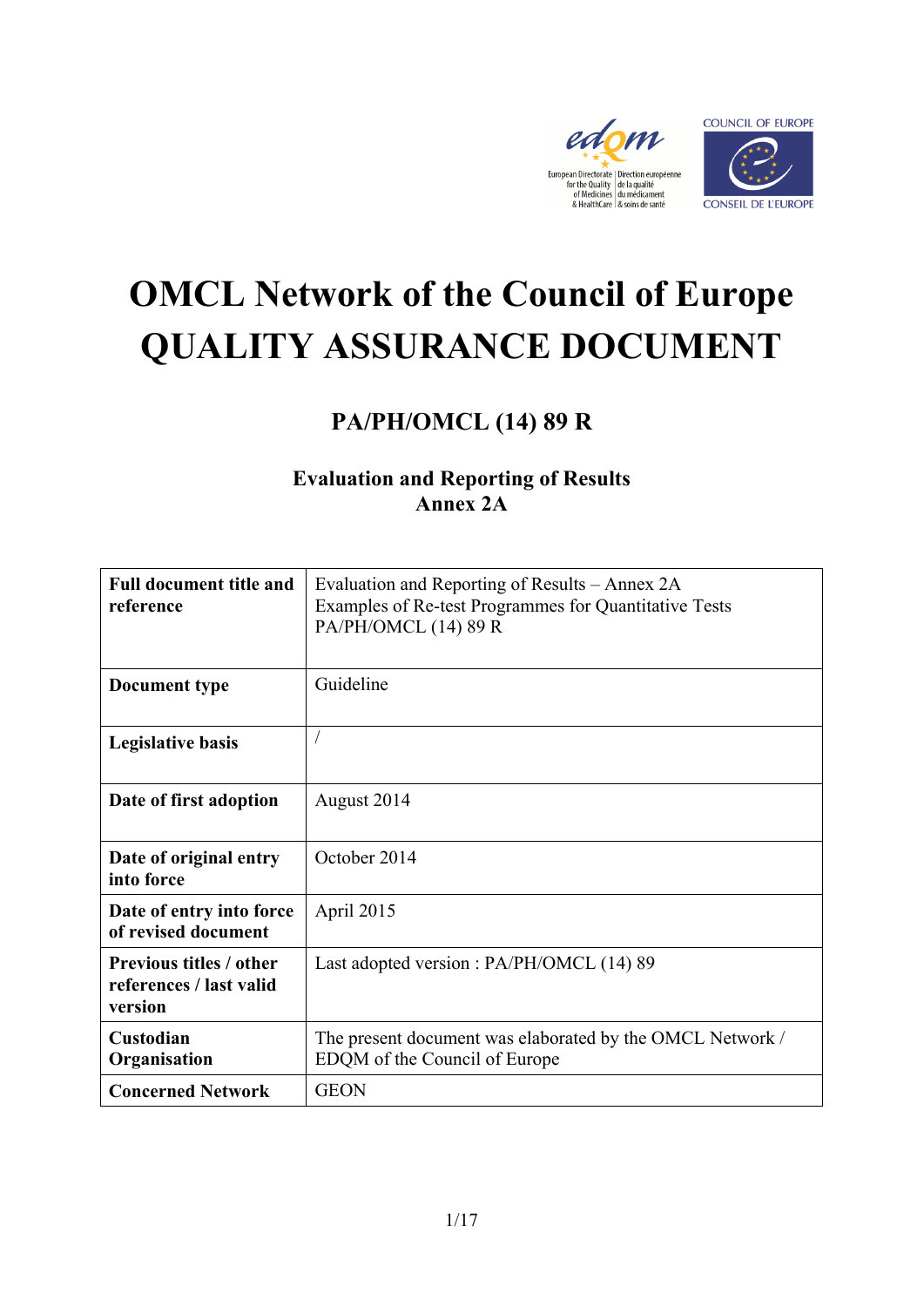#### **ANNEX II A OF THE OMCL NETWORK GUIDELINE**

#### **"EVALUATION AND REPORTING OF RESULTS"**

#### **EXAMPLES OF RE-TEST PROGRAMMES FOR QUANTITATIVE TESTS**

#### **TABLE OF CONTENT**

| Approach 1: Assay of active pharmaceutical ingredient, 2 initial determinations 4   |  |
|-------------------------------------------------------------------------------------|--|
|                                                                                     |  |
|                                                                                     |  |
|                                                                                     |  |
|                                                                                     |  |
| Approach 6: Re-test programme based on statistical assay layouts (Ph. Eur. 5.3)  12 |  |
| Approach 7: Re-test programme based on known intermediate precision 14              |  |
|                                                                                     |  |

#### **INTRODUCTION**

1

This document is an Annex to the core document "Evaluation and reporting of results", *PA/PH/OMCL (13) 113* (in its current version), and it should be used in combination with it when planning, performing and documenting the evaluation process and reporting of results of quantitative tests with the expected Gaussian distribution.

The core document contains the Introduction, Scope and General requirements for the evaluation of results (in routine cases or otherwise) and the reporting of results.

The proposed approaches are only relevant if the decision is based on observed repeatability<sup>1</sup>. In all cases, the laboratory should make a decision based on documented and sound scientific judgement. This Annex should not be taken as a list of compulsory requirements. It is left to the professional judgement and background experience of each OMCL to decide on the most relevant procedures to be undertaken in order to give evidence that the evaluation and reporting of results is well managed. Although two or three initial determinations are described in most examples of this Annex, each OMCL is responsible for deciding what is the minimum number of replicates that should be taken into account for a certain test.

This Annex presents several examples of the evaluation of results for quantitative testing of medicinal products, which could be set up in combination with the general requirements given

 $1$  Observed repeatability should be interpreted as repeatability between independent sample determinations, either with regards to standard deviation (sd) or relative standard deviation (RSD).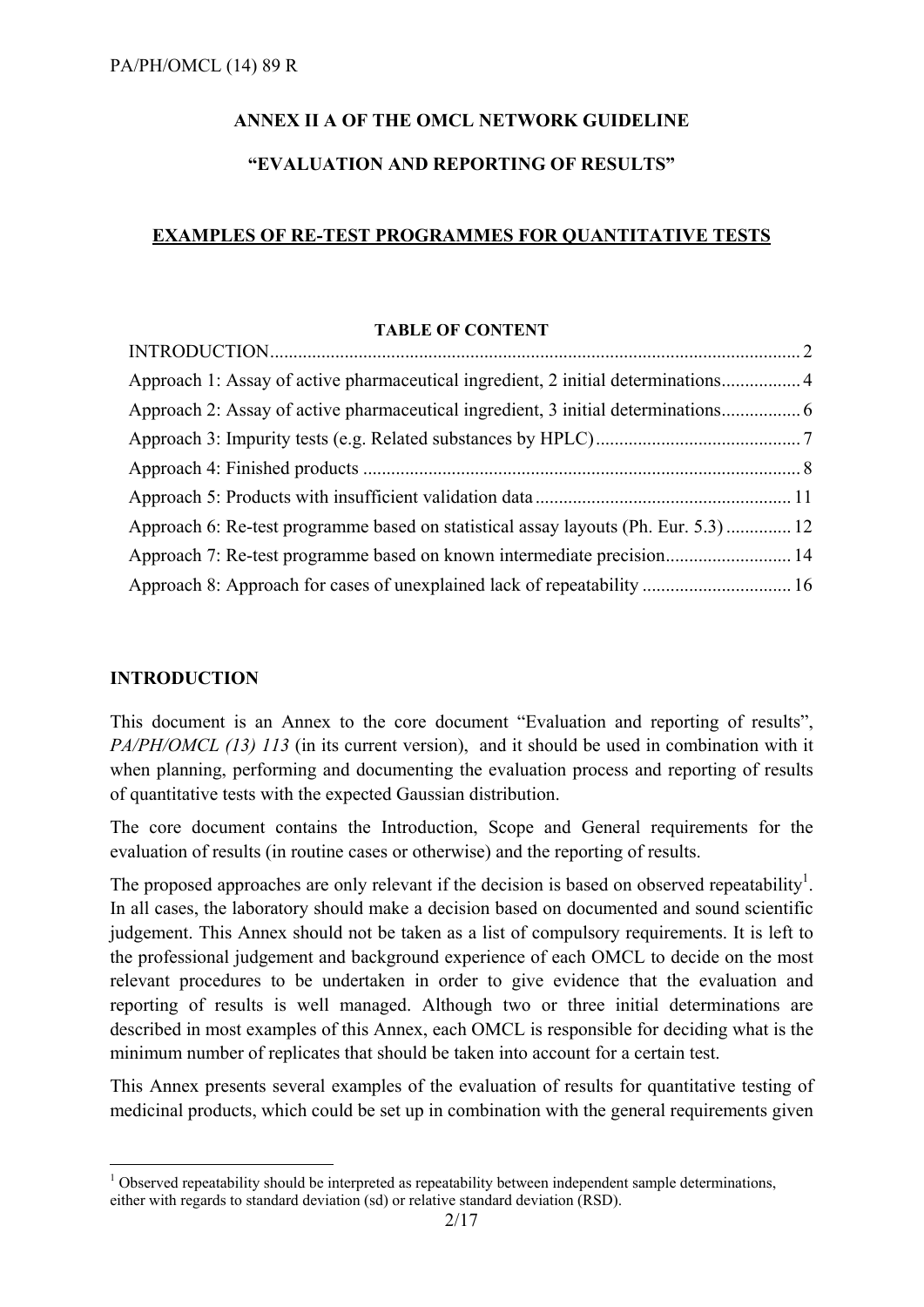in the core document. The examples are not intended to be all-inclusive, and other valid approaches may be adopted for evaluation of the acceptability of test results.

This document is based on publications in *Pharmeuropa* Vol. 9, No. 1, 148-156 (1997) and *Pharmeuropa* Vol. 11, No. 4, 571-577 (1999). The proposals for approach 1, 2 and 4 were tested against datasets obtained from proficiency tests and have been shown to be satisfactory for making a decision.

The following table gives an overview about the described possible approaches and the situations where they may be applied, see below:

| Approach       | <b>Title</b>                                                          | <b>Situation</b>                                                                                                                                                                                                                                                                                                                                                                                   |
|----------------|-----------------------------------------------------------------------|----------------------------------------------------------------------------------------------------------------------------------------------------------------------------------------------------------------------------------------------------------------------------------------------------------------------------------------------------------------------------------------------------|
| 1              | Assay of active pharmaceutical                                        | This approach is applicable for chemical                                                                                                                                                                                                                                                                                                                                                           |
|                | ingredient, 2 initial determinations                                  | APIs only                                                                                                                                                                                                                                                                                                                                                                                          |
| $\overline{2}$ | Assay of active pharmaceutical                                        | This approach is applicable for chemical                                                                                                                                                                                                                                                                                                                                                           |
|                | ingredient, 3 initial determinations                                  | APIs only                                                                                                                                                                                                                                                                                                                                                                                          |
| 3              | Impurity tests (e.g.: Related                                         | This approach is intended for trace level                                                                                                                                                                                                                                                                                                                                                          |
|                | substances by HPLC)                                                   | tests and may be used for quantitative                                                                                                                                                                                                                                                                                                                                                             |
|                |                                                                       | impurity tests, where an                                                                                                                                                                                                                                                                                                                                                                           |
|                |                                                                       | analytical/instrumental response is                                                                                                                                                                                                                                                                                                                                                                |
|                |                                                                       | obtained (peak area, for example)                                                                                                                                                                                                                                                                                                                                                                  |
| $\overline{4}$ | Finished products                                                     | This approach is intended for finished                                                                                                                                                                                                                                                                                                                                                             |
|                |                                                                       | products with fully validated methods                                                                                                                                                                                                                                                                                                                                                              |
|                |                                                                       | regarding repeatability and intermediate                                                                                                                                                                                                                                                                                                                                                           |
|                |                                                                       | precision described in the MA file. It is not                                                                                                                                                                                                                                                                                                                                                      |
|                |                                                                       | intended for analyte concentrations at trace                                                                                                                                                                                                                                                                                                                                                       |
|                |                                                                       | level.                                                                                                                                                                                                                                                                                                                                                                                             |
| 5              | Products with insufficient validation<br>data                         | This approach is to be regarded as a tool to<br>establish<br>an acceptance criterion<br>for<br>precision of the replicates of a certain test,<br>when the laboratory has no other mean to<br>evaluate the dispersion of the results, as<br>the available validation data are scarce or<br>there are no validation data at all. It is not<br>intended for analyte concentrations at trace<br>level. |
| 6              | Retest programme based on statistical<br>assay layouts (Ph. Eur. 5.3) | Results from bioassays in statistical layout<br>according to Ph. Eur. 5.3. For combination<br>of assays it is desirable that the individual<br>results are obtained in identical or similar<br>assay layouts.                                                                                                                                                                                      |
| 7              | Retest programme based on known                                       | This approach is intended for assays with                                                                                                                                                                                                                                                                                                                                                          |
|                | intermediate precision                                                | well-known in-house intermediate                                                                                                                                                                                                                                                                                                                                                                   |
|                |                                                                       | precision, e.g. in OCABR routine analysis                                                                                                                                                                                                                                                                                                                                                          |
| 8              | Approach for cases of unexplained                                     | For products where sample recovery                                                                                                                                                                                                                                                                                                                                                                 |
|                | lack of repeatability                                                 | problems are encountered or there is no                                                                                                                                                                                                                                                                                                                                                            |
|                |                                                                       | plausible reason for lack of precision                                                                                                                                                                                                                                                                                                                                                             |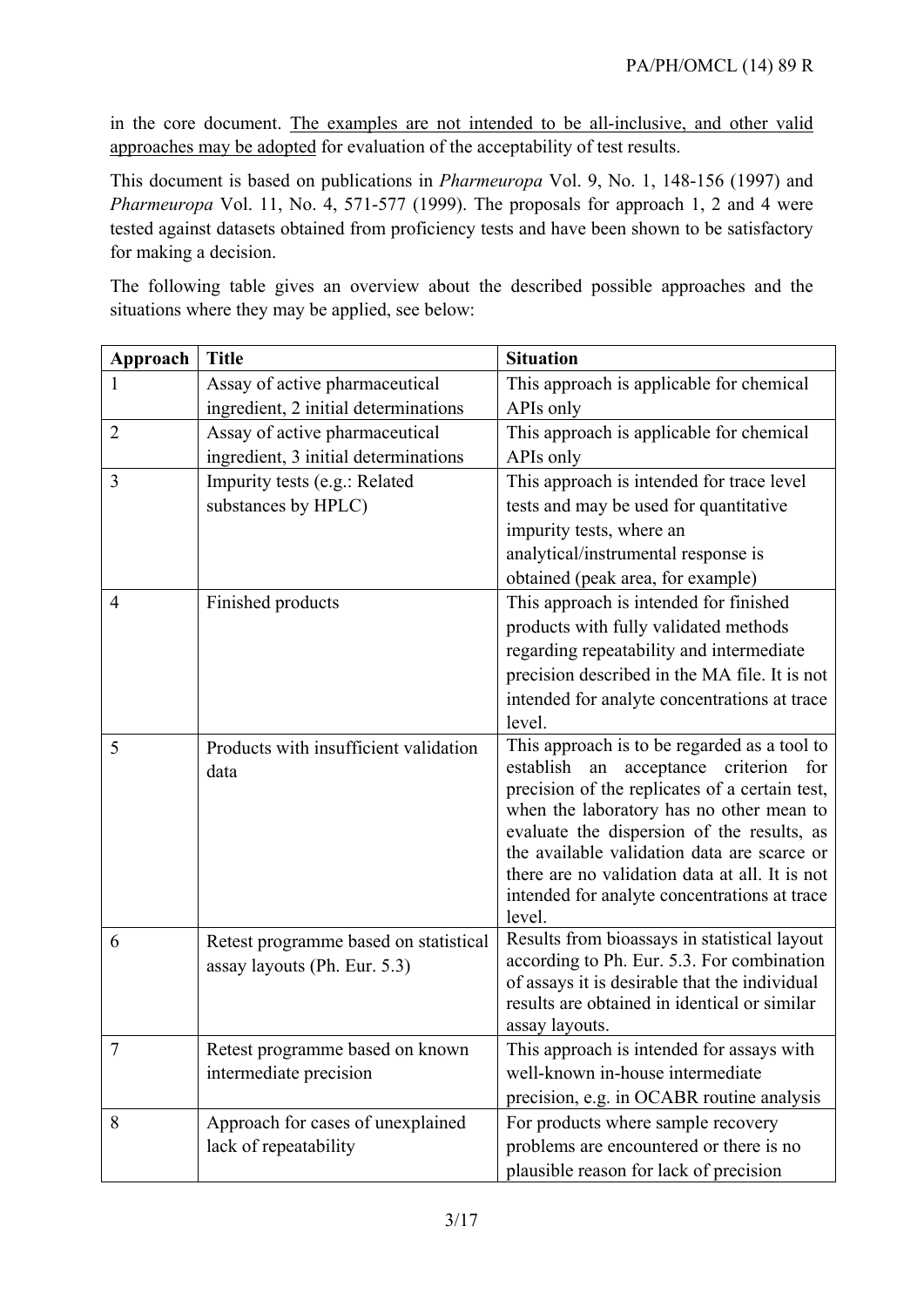#### **Approach 1: Assay of active pharmaceutical ingredient, 2 initial determinations**

Perform two determinations. If the  $RSD<sub>2</sub><sup>2</sup>$  is smaller than the  $RSD<sub>max</sub>$  permitted for two determinations (see *Table 1*), and the mean falls within the content limits, the sample passes. If either of these two conditions is not met, one further determination is performed. If the *RSD*3 of the three values meets the criterion and the mean of the three results falls within the content limits, the sample passes. This can be repeated up to a maximum of six determinations. The sample can only be rejected if the mean is outside the content limits and the criterion for the  $RSD_n$  is met. If at any stage the  $RSD_n$  is greater than the value listed in *Table 2*, further determinations are useless because it can be predicted that the *RSD* will not meet the criterion. Instead, the reason for the poor repeatability should be investigated. As a consequence, the sample can neither be accepted nor rejected.

This approach is illustrated in Figure 1.

<u>.</u>



**Figure 1 - Decision tree for Approach 1**

<sup>&</sup>lt;sup>2</sup> Note that using RSD<sub>2</sub> is equivalent to using the relative range if the requirement for  $n = 2$  is multiplied by  $\sqrt{2}$ .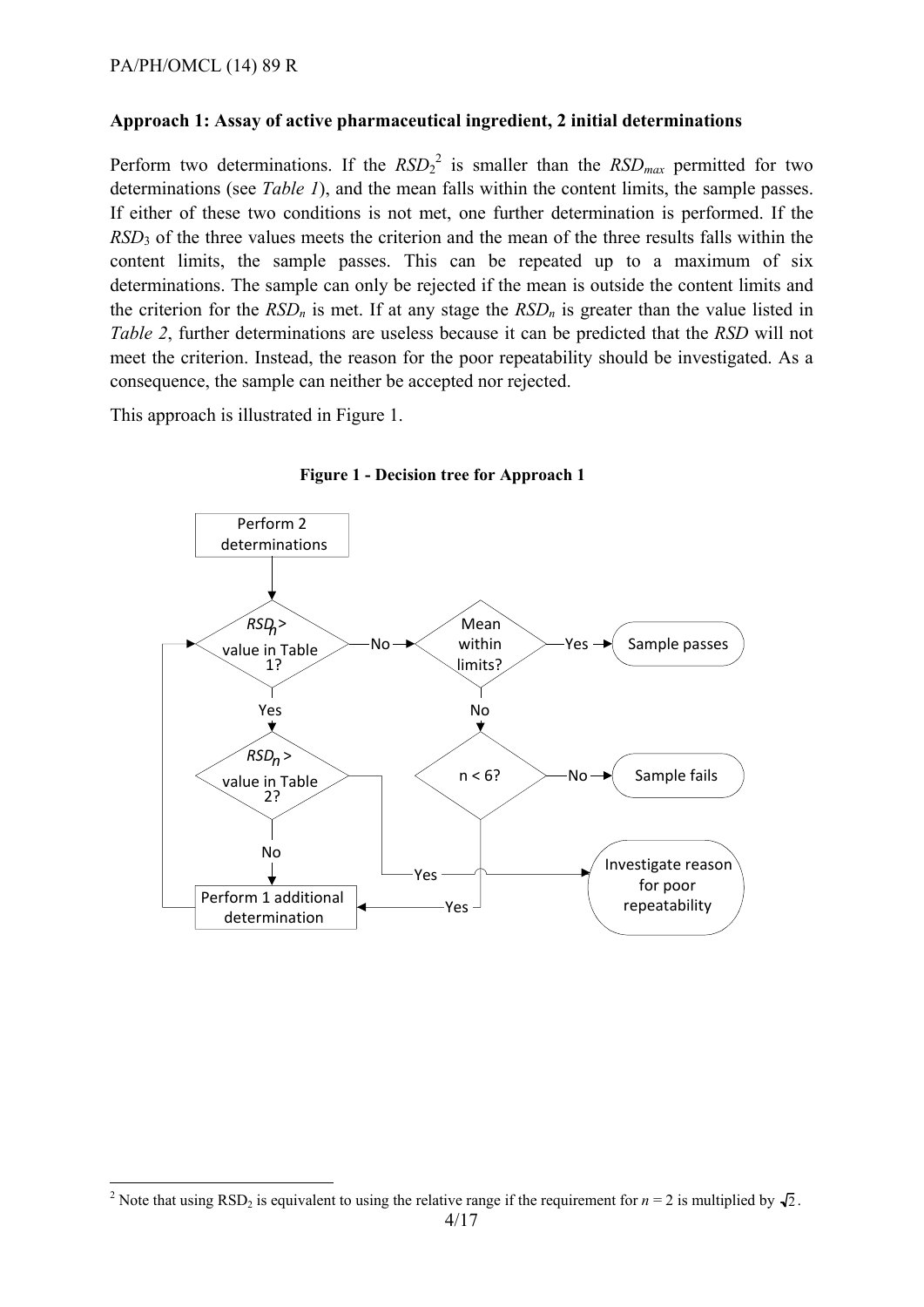| B       | Number of determinations $(n)$ |      |      |      |      |
|---------|--------------------------------|------|------|------|------|
|         |                                |      |      |      | o    |
| $1.0\,$ | 0.11                           | 0.29 | 0.42 | 0.52 | 0.60 |
| 1.5     | 0.17                           | 0.44 | 0.63 | 0.78 | 0.90 |
| 2.0     | 0.22                           | 0.59 | 0.84 | 1.04 | 1.20 |
| 2.5     | 0.28                           | 0.73 | 1.05 | 1.30 | 1.50 |
| 3.0     | 0.33                           | 0.88 | 1.26 | 1.55 | 1.80 |

#### **Table 1- If the RSDn is greater than the values listed, additional assays are required up to a maximum total of 6 determinations**

 $B = Upper specification limit - 100.$ 

| Table 2 - If the RSDn is greater than the values listed, |
|----------------------------------------------------------|
| additional determinations are useless                    |

| B   | Number of determinations $(n)$ |      |      |      |      |
|-----|--------------------------------|------|------|------|------|
|     |                                | 3    | 4    |      |      |
| 1.0 | 1.34                           | 0.95 | 0.77 | 0.67 | 0.60 |
| 1.5 | 2.01                           | 1.42 | 1.16 | 1.01 | 0.90 |
| 2.0 | 2.68                           | 1.90 | 1.55 | 1.34 | 1.20 |
| 2.5 | 3.35                           | 2.37 | 1.94 | 1.68 | 1.50 |
| 3.0 | 4.02                           | 2.85 | 2.32 | 2.01 | 1.80 |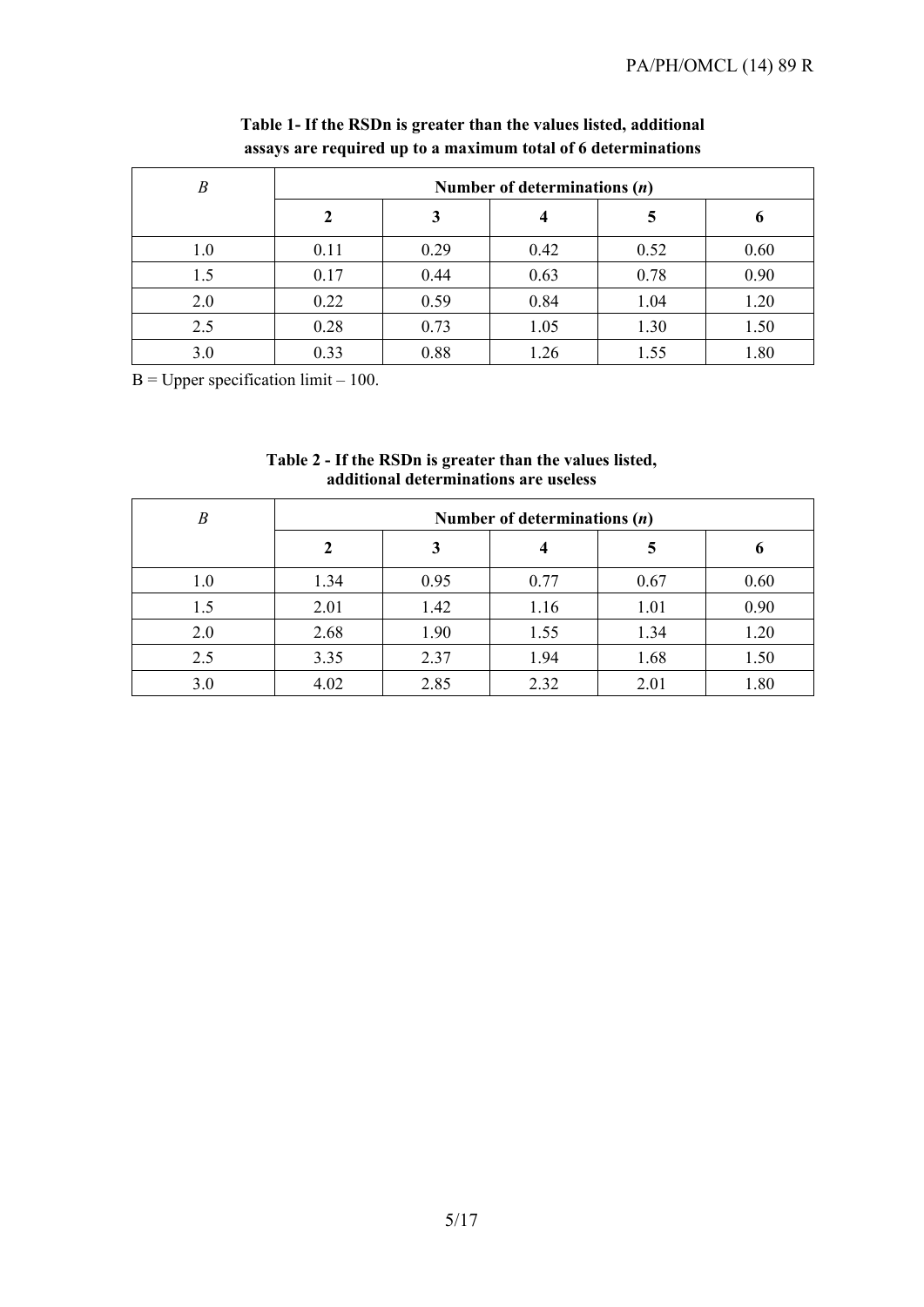#### **Approach 2: Assay of active pharmaceutical ingredient, 3 initial determinations**

Perform three determinations. If the  $RSD_3$  is smaller than the  $RSD_{max}$  permitted for three determinations (see Table 1), and the mean falls within the content limits, the sample can be accepted. If either of these two conditions is not met, three further determinations are performed (unless the *RSD* exceeds the value in Table 2, in which case further assays are useless). If the  $RSD<sub>6</sub>$  of the six values is smaller than the  $RSD<sub>max</sub>$  permitted for six determinations, and the mean of the six values falls within the content limits, the sample can be accepted. The sample can only be rejected if the mean is outside the content limits and the criterion for the *RSD* is met. If the *RSD* is too large, the reason for the poor repeatability should be investigated and, in such circumstances, the sample can neither be accepted nor rejected.

This approach is illustrated in *Figure 2* 



**Figure 2 - Decision tree for Approach 2**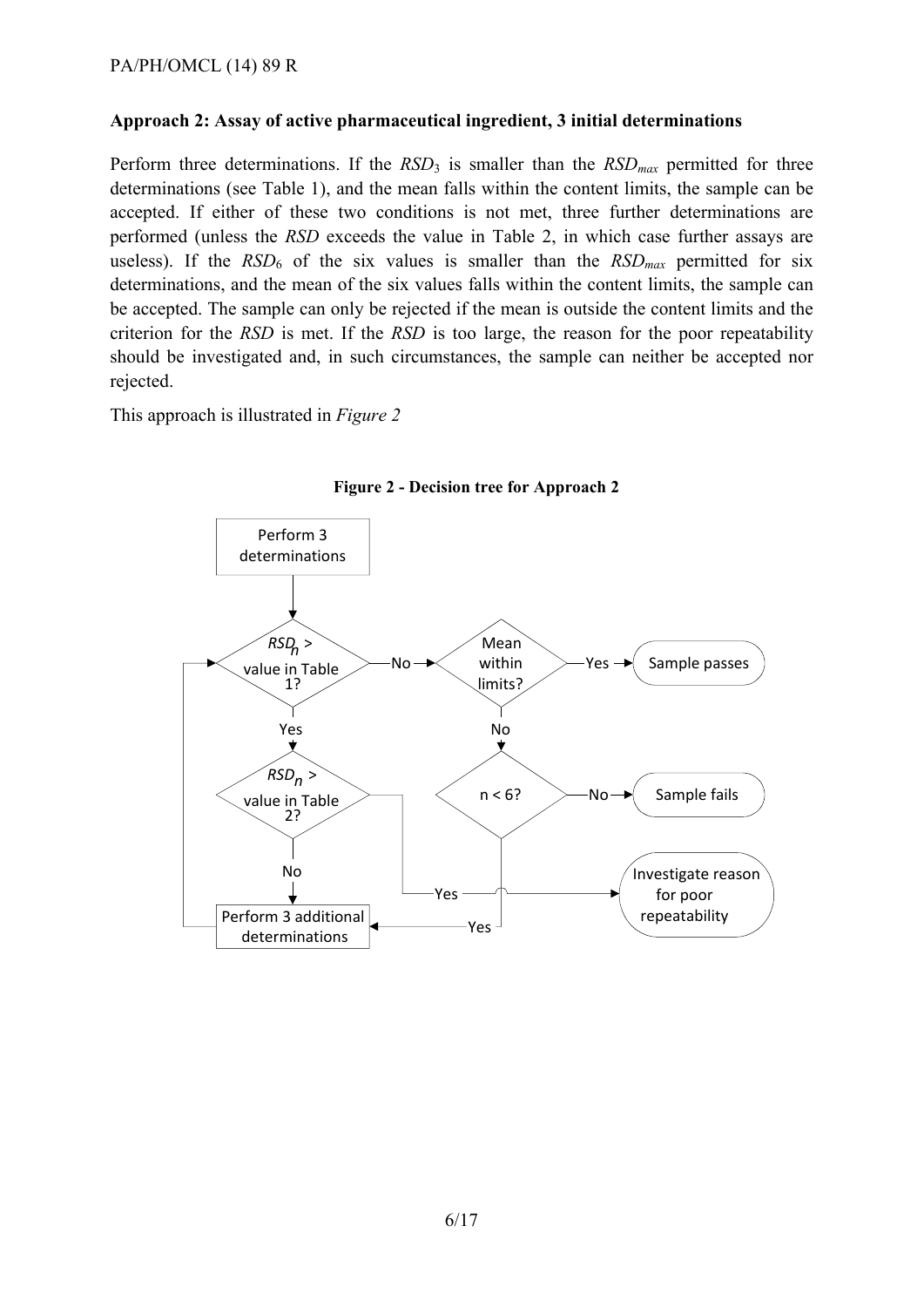#### **Approach 3: Impurity tests (e.g. Related substances by HPLC)**

Approach 2 may be adapted to quantitative impurity tests, where an analytical/instrumental response is obtained (e.g. peak area). In that case,  $RSD<sub>max</sub>$  is 10% when results are found near the Limit of Quantitation  $(LOQ)^3$  or Reporting Threshold<sup>4</sup>.

Perform three determinations. Responses below LOQ or with a signal-to-noise ratio of less than 10 should be disregarded. If the  $RSD<sub>3</sub>$  is smaller than or equal to 10%, and the mean complies with the specifications, the sample can be accepted. If this requirement is not met, three further determinations are performed. If the  $RSD<sub>6</sub>$  of the six values is smaller than 10% and the mean of the six values complies with the specifications, the sample can be accepted. The sample can only be rejected if the mean does not comply with the specifications and the criterion for the *RSD* is met. If the  $RSD<sub>6</sub>$  is still too large, the reason for the poor repeatability should be investigated and, in such circumstances, the sample can neither be accepted nor rejected.

This approach is illustrated in *Figure 3*.

<u>.</u>





<sup>&</sup>lt;sup>3</sup> Quantitation limit, as defined in "Validation of Analytical Procedures: Text and Methodology Q2(R1)", ICH, 1994.

<sup>4</sup> Reporting threshold, as defined in the European Pharmacopoeia 7.4, Chapter 5.10. Control of impurities in substances for pharmaceutical use".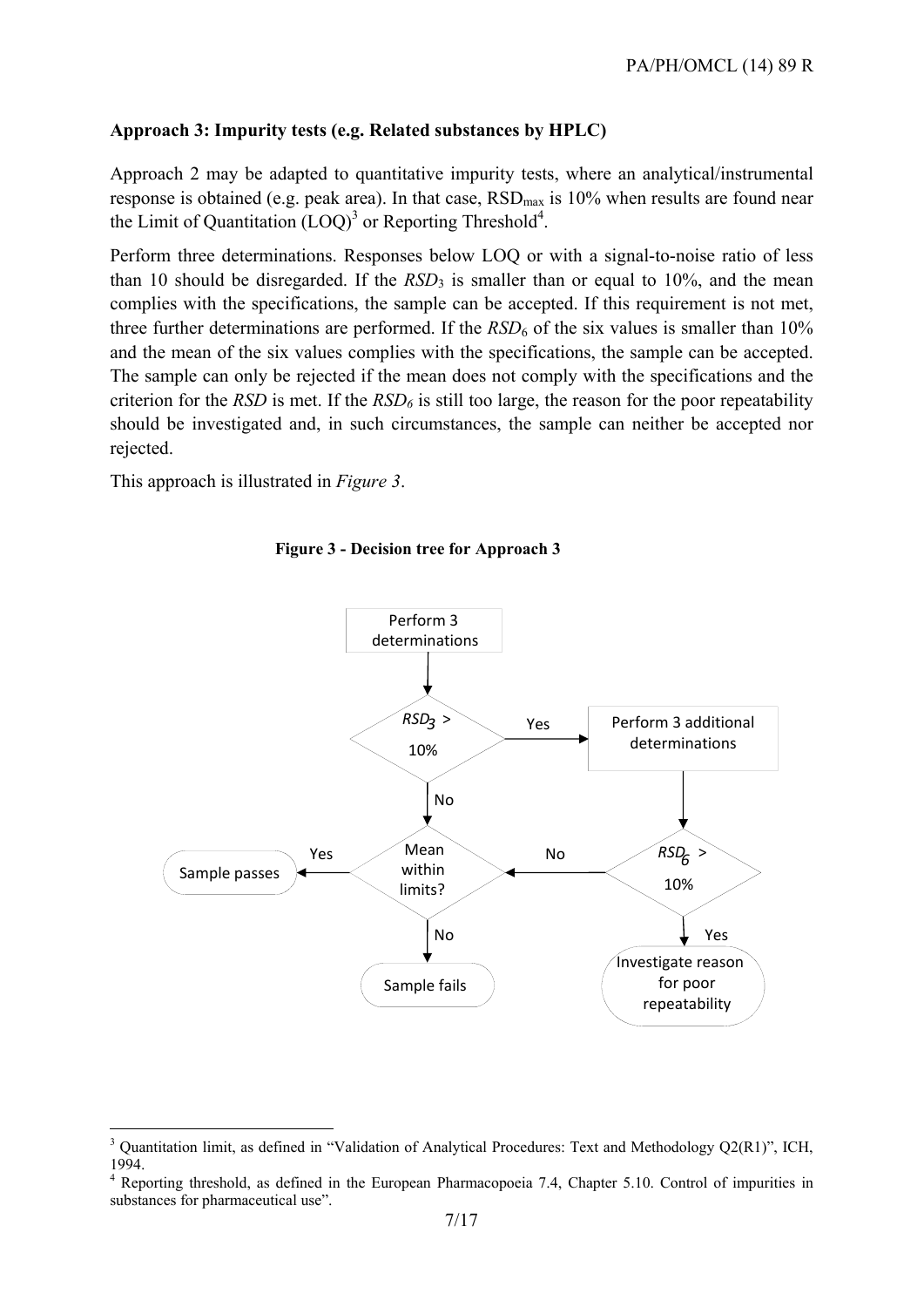#### **Approach 4: Finished products**

For recently-registered products with fully validated analytical methods, information regarding repeatability and/or intermediate precision of the test method is supplied in the application file. The repeatability might be reported with different degrees of freedom depending on the experimental design. The minimum degrees of freedom is 5, as given in the ICH guideline.

During the assessment process, the performance characteristics of the quality control procedures are evaluated against the specification limits proposed by the manufacturer. When approved, the results of the tests performed must fall within the specification limits.

When a product is to be tested at an OMCL, the MAH file is consulted in order to find suitable conditions for the test method and also to get information on its performance characteristics. The repeatability of the results obtained during testing can therefore be used as a quality indicator and can be checked against the values given in the dossier. Nevertheless, the OMCL might find that internal quality control criteria for evaluating the repeatability of the results of the test are suitable for the intended purpose.

The observed standard deviation varies between testing events, following a skewed distribution. To test whether standard deviations (or, rather, variances) are not significantly different, the quotient of two variances is calculated and compared to the critical F-value at a specified probability for the relevant degrees of freedom. In Tables 3 and 4, the critical Fvalues at the 5% level have been used to calculate the maximum allowable standard deviations under the assumption that the observed repeatability is not significantly worse than that reported in the dossier. If the OMCL chooses to use its own in-house repeatability criteria, the use of the data described in Tables 3 and 4 is not applicable and the comparison should be done with the predefined RSD criteria. This should be taken into account in points 3, 4, 5 and 6 below.

- 1. Find the RSD and the degrees of freedom for the repeatability in the dossier.
- 2. Perform three determinations and obtain the results in % of the label claim. Calculate the mean and the relative standard deviation.
- 3. Check in the relevant Table 3 or Table 4 if the RSD obtained for the repeatability is larger than the critical value given in the table corresponding to the reported value in the dossier.
- 4 If the RSD is not larger than the value in the table and the mean is within the acceptance range, the sample passes.
- 5 If the RSD is not larger than the value in the table, but the mean is outside the acceptance range, perform three more determinations and calculate the mean and the standard deviation of the six determinations.
- 6 If the RSD is still not larger than the value in the table and the new mean is within the acceptance range, the sample passes.
- 7 If the RSD is not larger than the value in the table, but the mean is outside the acceptance range, calculate the confidence interval using the standard deviation from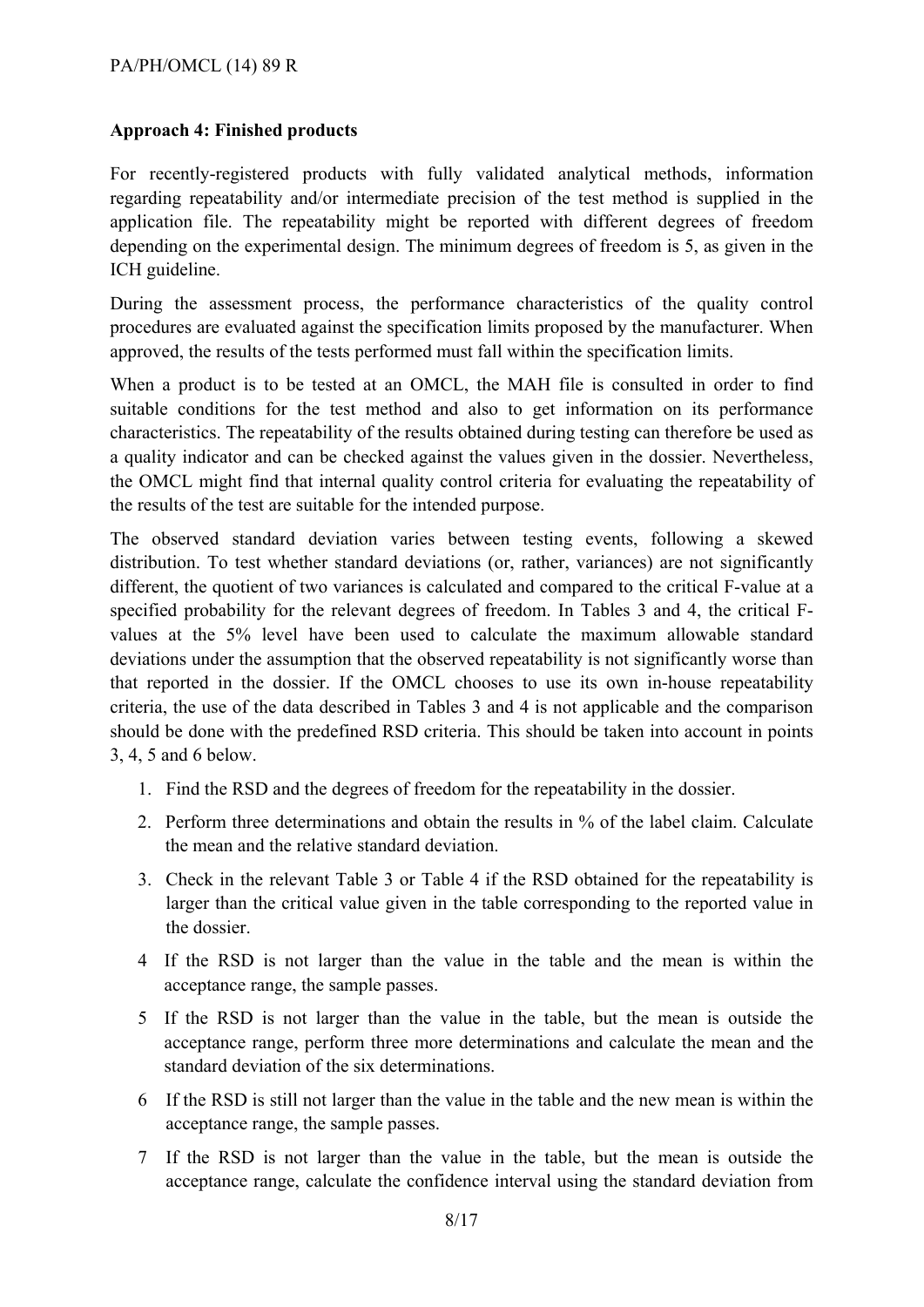the independent determinations performed by the laboratory and/or from the MA dossier, the corresponding t-value and square root of 6 according to the following formula:

$$
\overline{\chi}_{6} \pm \frac{t_{(95\%, v)} \times \hat{\sigma}_{(v)}}{\sqrt{6}}
$$

- 8.1 If no part of the confidence interval is inside the acceptance range, the sample fails
- 8.2 If part of the confidence interval is inside the acceptance range, further investigation is needed.

This approach is illustrated in *Figure 4*.





If the OMCL decides to use internal quality control criteria to evaluate the repeatability of the results of the test, Tables 3 and 4 are not applicable. The steps 1 to 8, as well as the decision tree (Figure 4), can be applied as long as the comparison of the obtained RSD is performed with the internal quality control criteria (step 3).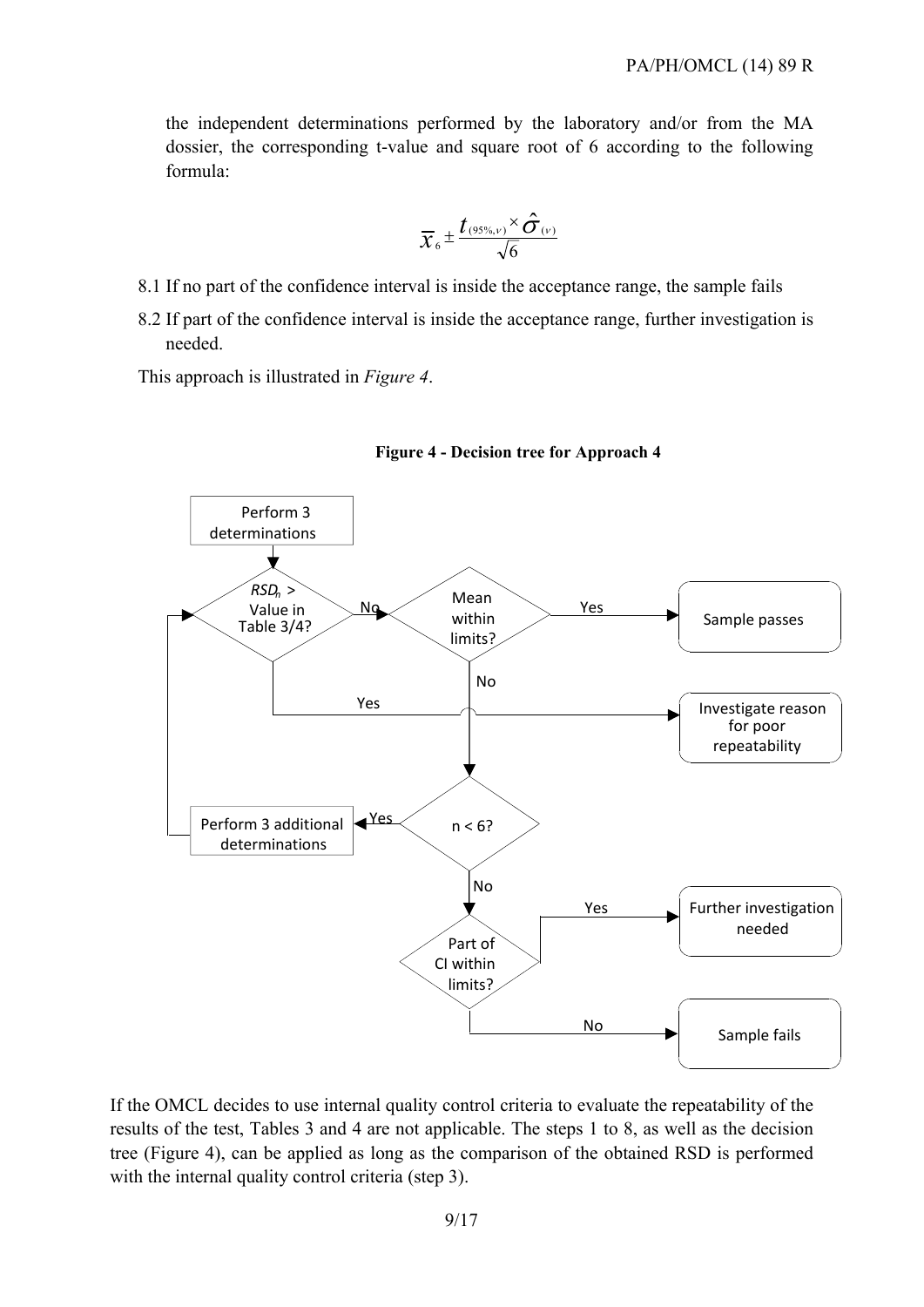| Repeatability from<br>validation $(\%)$<br>$v=5$ (ICH) | $df=2$ | $df=3$ | $df=4$ | $df=5$ |
|--------------------------------------------------------|--------|--------|--------|--------|
| 0.40                                                   | 0.96   | 0.93   | 0.91   | 0.90   |
| 0.50                                                   | 1.20   | 1.16   | 1.14   | 1.12   |
| 0.60                                                   | 1.44   | 1.40   | 1.37   | 1.35   |
| 0.70                                                   | 1.68   | 1.63   | 1.59   | 1.57   |
| 0.80                                                   | 1.92   | 1.86   | 1.82   | 1.80   |
| 0.90                                                   | 2.17   | 2.09   | 2.05   | 2.02   |
| 1.00                                                   | 2.41   | 2.33   | 2.28   | 2.25   |
| 1.10                                                   | 2.65   | 2.56   | 2.51   | 2.47   |
| 1.20                                                   | 2.89   | 2.79   | 2.73   | 2.70   |
| 1.30                                                   | 3.13   | 3.02   | 2.96   | 2.92   |
| 1.40                                                   | 3.37   | 3.26   | 3.19   | 3.15   |
| 1.50                                                   | 3.61   | 3.49   | 3.42   | 3.37   |
| 1.60                                                   | 3.85   | 3.72   | 3.65   | 3.60   |
| 1.70                                                   | 4.09   | 3.95   | 3.87   | 3.82   |
| 1.80                                                   | 4.33   | 4.19   | 4.10   | 4.04   |
| 1.90                                                   | 4.57   | 4.42   | 4.33   | 4.27   |
| 2.00                                                   | 4.81   | 4.65   | 4.56   | 4.49   |

**Table 3 - Maximum acceptable observed RSD for validation based on 5 degrees of freedom (95% degree of confidence)** 

df: degree of freedom

| Table 4 - Maximum acceptable observed RSD for validation based on 6 degrees of freedom |                            |  |  |
|----------------------------------------------------------------------------------------|----------------------------|--|--|
|                                                                                        | (95% degree of confidence) |  |  |

| Repeatability from<br>validation $(\%)$<br>$v=6$ (ICH) | $df=2$ | $df=3$ | $df=4$ | $df=5$ |
|--------------------------------------------------------|--------|--------|--------|--------|
| 0.40                                                   | 0.91   | 0.87   | 0.85   | 0.84   |
| 0.50                                                   | 1.13   | 1.09   | 1.06   | 1.05   |
| 0.60                                                   | 1.36   | 1.31   | 1.28   | 1.26   |
| 0.70                                                   | 1.59   | 1.53   | 1.49   | 1.47   |
| 0.80                                                   | 1.81   | 1.75   | 1.70   | 1.68   |
| 0.90                                                   | 2.04   | 1.96   | 1.92   | 1.89   |
| 1.00                                                   | 2.27   | 2.18   | 2.13   | 2.10   |
| 1.10                                                   | 2.49   | 2.40   | 2.34   | 2.30   |
| 1.20                                                   | 2.72   | 2.62   | 2.55   | 2.51   |
| 1.30                                                   | 2.95   | 2.84   | 2.77   | 2.72   |
| 1.40                                                   | 3.17   | 3.05   | 2.98   | 2.93   |
| 1.50                                                   | 3.40   | 3.27   | 3.19   | 3.14   |
| 1.60                                                   | 3.63   | 3.49   | 3.41   | 3.35   |
| 1.70                                                   | 3.85   | 3.71   | 3.62   | 3.56   |
| 1.80                                                   | 4.08   | 3.93   | 3.83   | 3.77   |
| 1.90                                                   | 4.31   | 4.15   | 4.04   | 3.98   |
| 2.00                                                   | 4.53   | 4.36   | 4.26   | 4.19   |

df: degree of freedom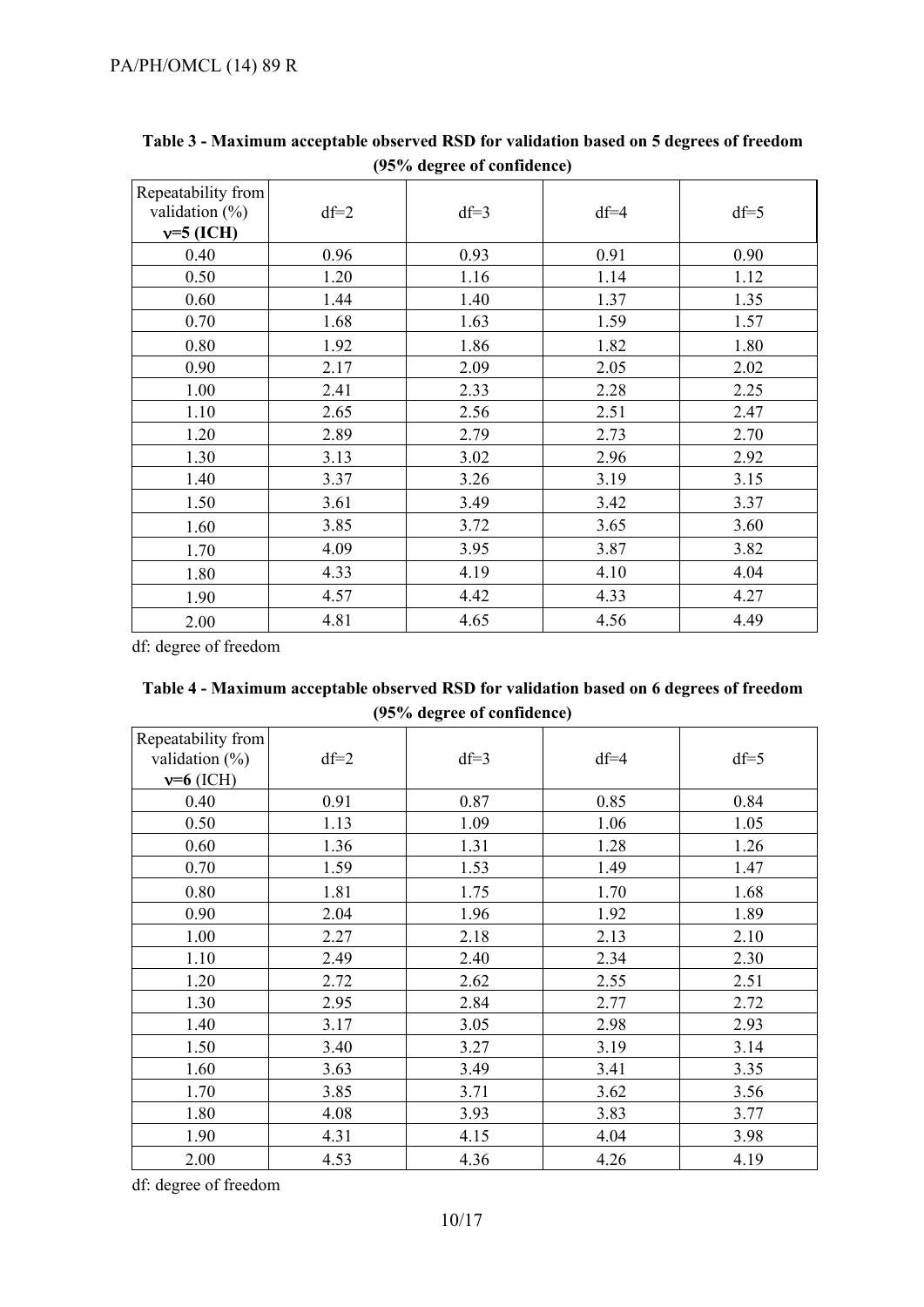#### **Approach 5: Products with insufficient validation data**

For products where the validation data is limited or there is no validation data at all, the criteria for precision should be determined in order to decide upon the acceptance of a result. This approach is to be regarded as a tool to establish an acceptance criterion for precision of the replicates of a given test, when the laboratory has no other means to evaluate the distribution of the results.

The specification for a given test can be regarded as an interval, where:

- the lower limit is [Central value Maximum Error],
- the upper limit is  $[Central value + Maximum Error]$ ,

with no further tolerances to be applied.

If the maximum error is considered as expanded uncertainty (U), the interval for the specification can be regarded as [Central value  $+/-$  U], or [Central value  $+/-$  2\*RSD]<sup>5</sup>, taking into account that the main component of the global uncertainty of a test is most frequently its precision.

As an example, for the specification of an assay test of [95.0 – 105.0%]:

- the central value is  $100.0\%$
- the maximum error is  $5.0\%$
- the lower limit is  $95.0\%$  (= 100.0-5.0%)
- the upper limit is  $105.0\%$  (=  $100.0+5.0\%$ )
- the expanded uncertainty U (=  $2*\mu$ ) is 5.0%
- the relative uncertainty  $\mu$  is the maximum RSD ( $\mu \approx$  RSD), taking into account that the main uncertainty component is precision
- the maximum expected RSD for the test can be assumed to be 2.5%.

The criteria for precision that could be applied to these cases are described in Table 5.

| <b>Sample</b>           | Specification         | <b>Maximum</b> error | <b>Global Estimated</b> |
|-------------------------|-----------------------|----------------------|-------------------------|
|                         | (Assay)               |                      | <b>Precision (RSD)</b>  |
| <b>API</b>              | $99.0 - 101.0 \%$     | $^{0}/_{0}$          | $0.5\%$                 |
| <b>Finished Product</b> | $95.0 - 105.0\%$      | $5\%$                | $2.5\%$                 |
| General approach        | $(100-x) - (100+x)\%$ | $\chi \frac{0}{6}$   | $x/2$ %                 |

#### **Table 5 - Approach 5: Criteria for precision**

Steps 2 to 8 of Approach 4 can be applied directly.

<sup>1</sup> <sup>5</sup>This proposal for precision criteria should be regarded as an approach to solving the problem of a lack of precision criteria for a given test. It should not be confused with the concept of specifications established for European Pharmacopoeia monographs.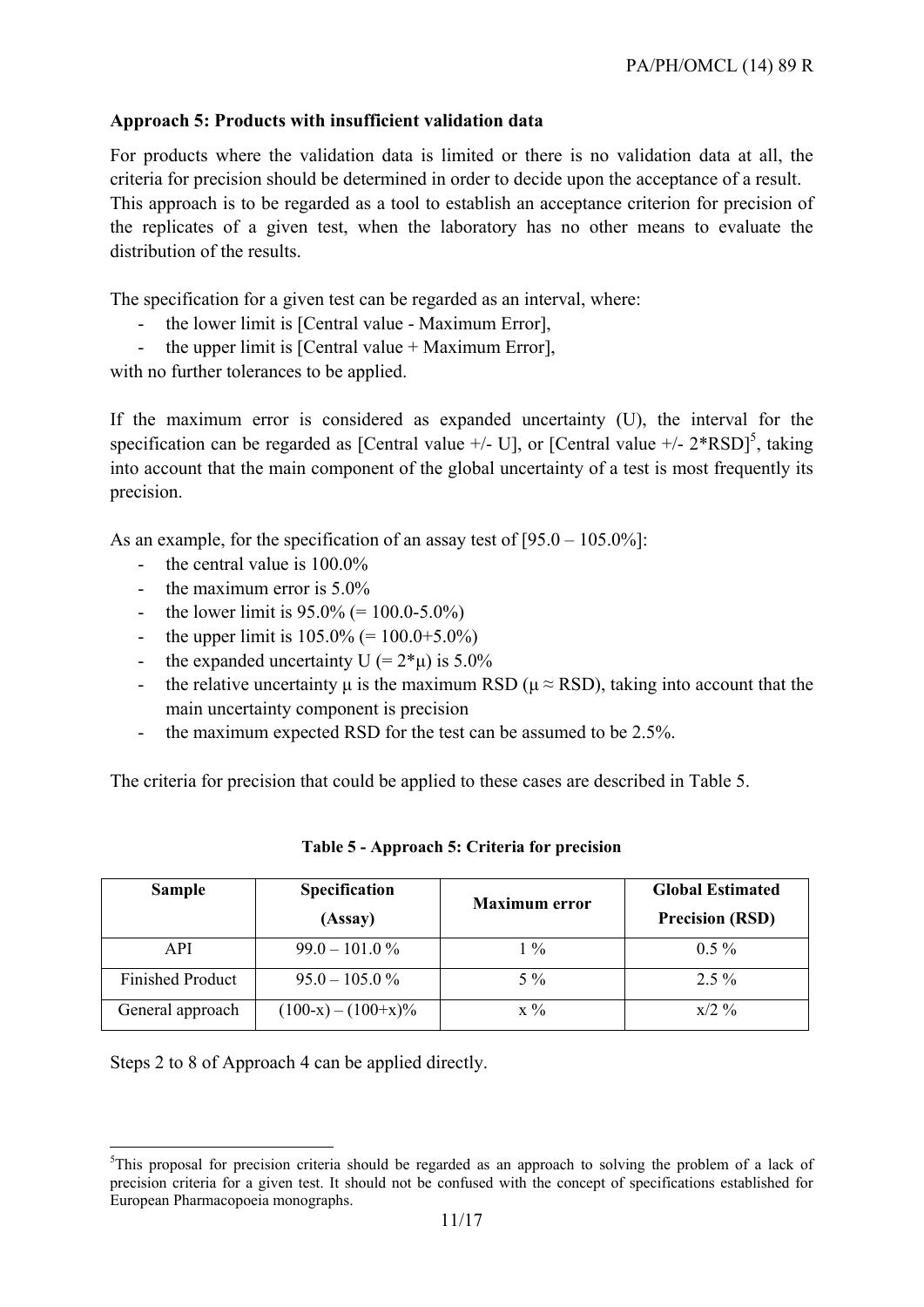#### **Approach 6: Re-test programme based on statistical assay layouts (Ph. Eur. 5.3)**

Results from bioassays in a statistical layout according to Ph. Eur. 5.3 (e.g. parallel lines, slope ratio, probit) may be combined according to Ph. Eur. 5.3 (6) or the relevant CombiStats functions. To combine assays, it is desirable that the individual results are obtained according to identical or similar assay layouts.

Assay combination may also be applied to individual assays for which the 95% CI exceeds the validity criteria (e.g. 95-105% - *Note*: this is an exception to all other approaches, which only consider valid test results). In all cases, the 95% CI of the combined result should meet the validity criteria defined by the method.

CombiStats calculates three types of combinations. Which combination you should use depends on whether the intervals are homogeneous. There are no strict rules as to which of the three should be used, but the following 'rule of thumb' can be of use:

- If the p-value for homogeneity is more than 0.100, the confidence intervals are sufficiently homogeneous to use the weighted combination.
- If the p-value is less than 0.100, the confidence intervals tend to be heterogeneous and it would be better to use the semi-weighted combination.
- The unweighted combination should only be used if there are enough assays, e.g. at least six.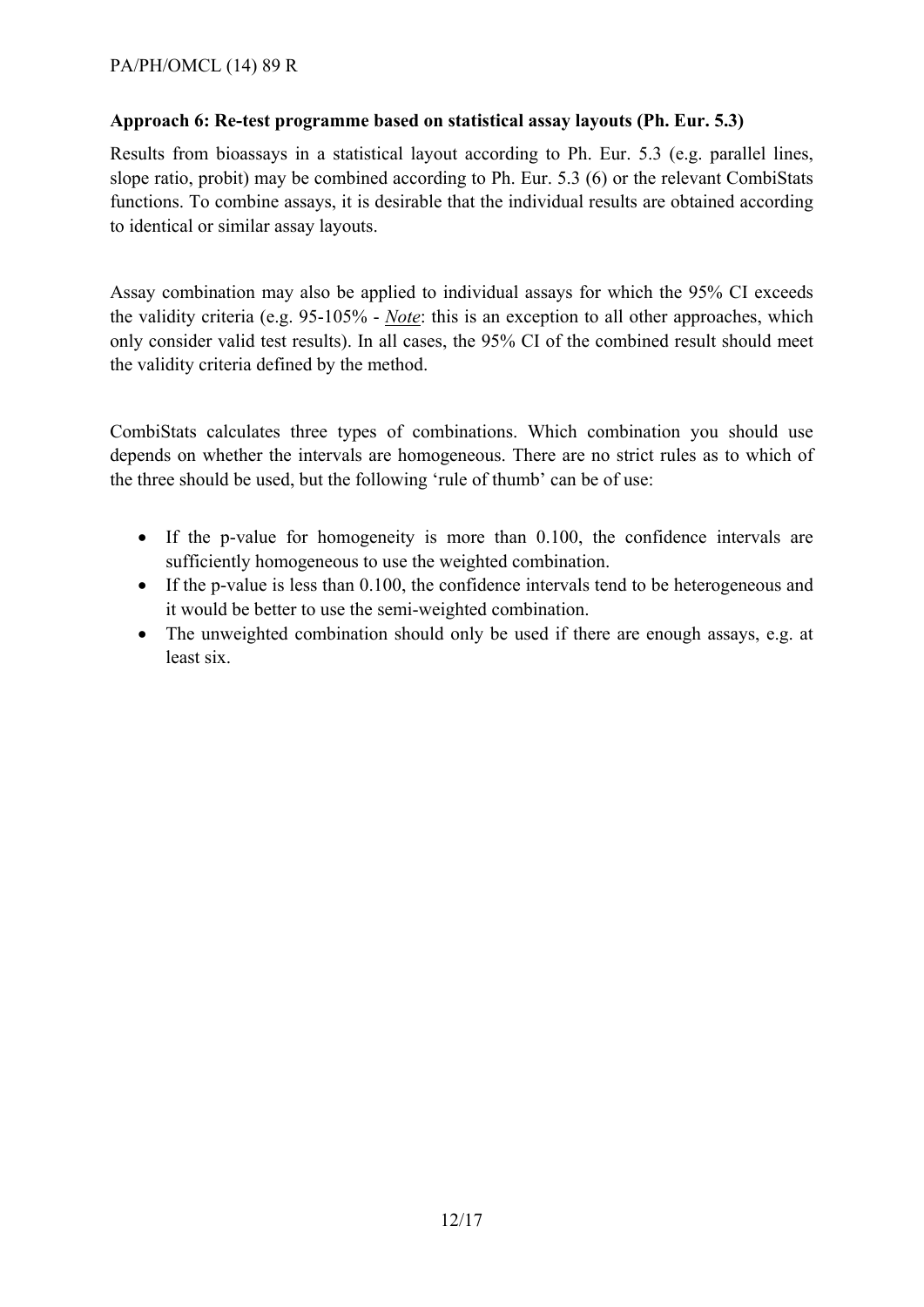

#### **Figure 5 - Decision tree for Approach 6:**

\*) choose mode of combination considering guidance in text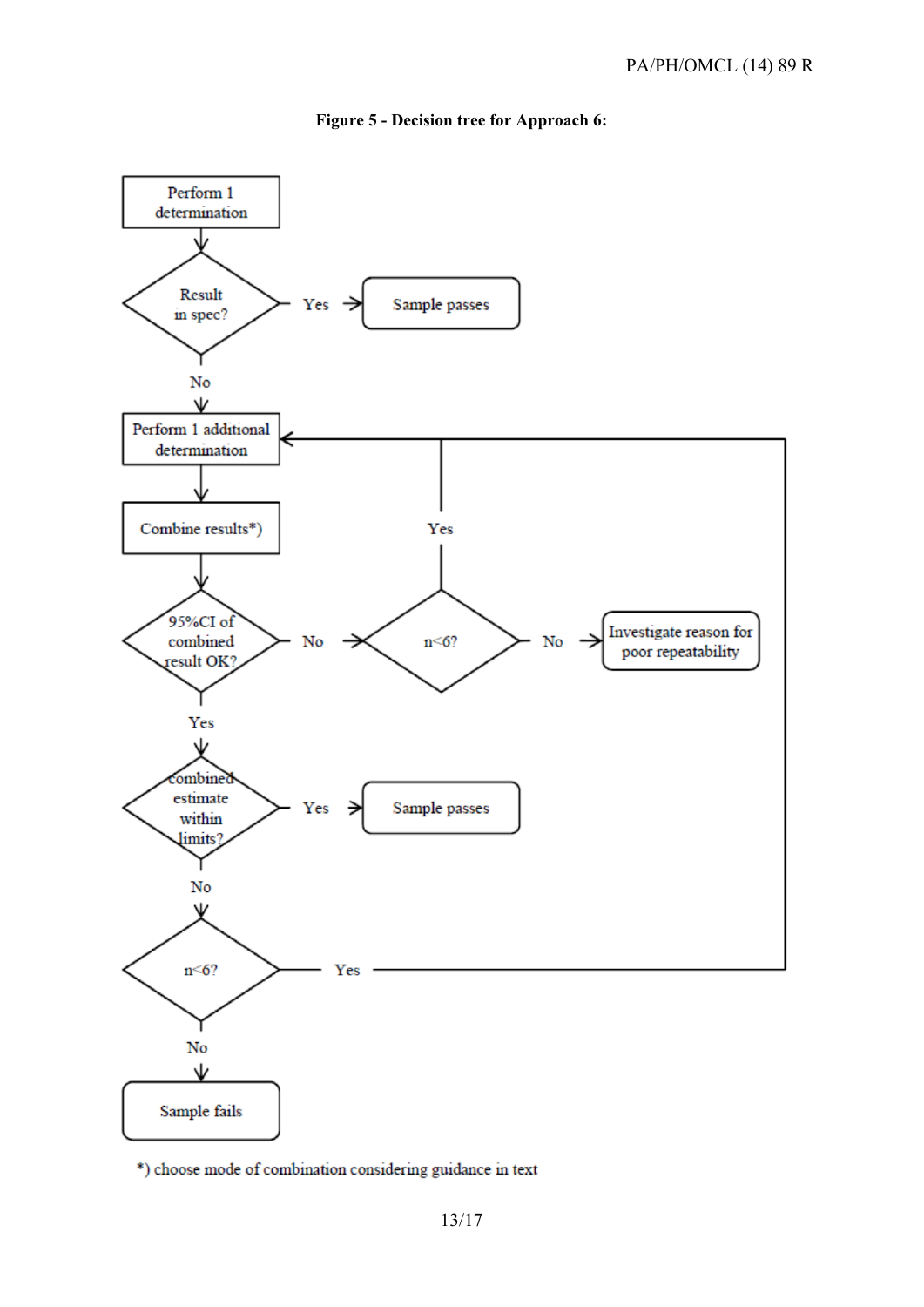#### **Approach 7: Re-test programme based on known intermediate precision**

This approach is intended for assays with well-known in-house intermediate precision, e.g. in OCABR routine analysis. The benefit of the approach is that the re-test programme can be abandoned if it is evident after the first three tests that the repeatability of the method is insufficient to reach a conclusion.

If the assay follows a statistical layout, the combination of assay results (Approach 6) should be considered as an alternative.

Based on the distance from the targeted specification limit to the nominal value, a maximal variation based on the specification of MaxVar is calculated that is considered acceptable for reaching a conclusion. Additionally, twice the imprecision of the in-house method validation RSDval is defined as RSDmax. The RSD from the re-tests is compared to both the MaxVar and the RSDmax.

| B              | distance from targeted specification limit<br>to nominal value (in percent of nominal<br>value) | absolute $(100*specification limit/stated$<br>potency $]-100$ |
|----------------|-------------------------------------------------------------------------------------------------|---------------------------------------------------------------|
| <b>RSDval</b>  | inter-assay precision known from in-<br>house validation or control chart                       |                                                               |
| <b>RSD</b> max | maximum expected RSD                                                                            | $RSDmax=2*RSDval$                                             |
| MaxVar         | maximum acceptable variation based on<br>specification                                          | $MaxVar=B*1.265*SQRT(1/n-1)$                                  |

Re-tests have to be performed on independent samples and dilutions, but for pragmatic considerations, they may be performed together in up to two re-test series (the first series may be performed with two repeats in one test run, while the second series can be performed with three repeats). Variability caused by the dilutions of the reference should be monitored by a control chart.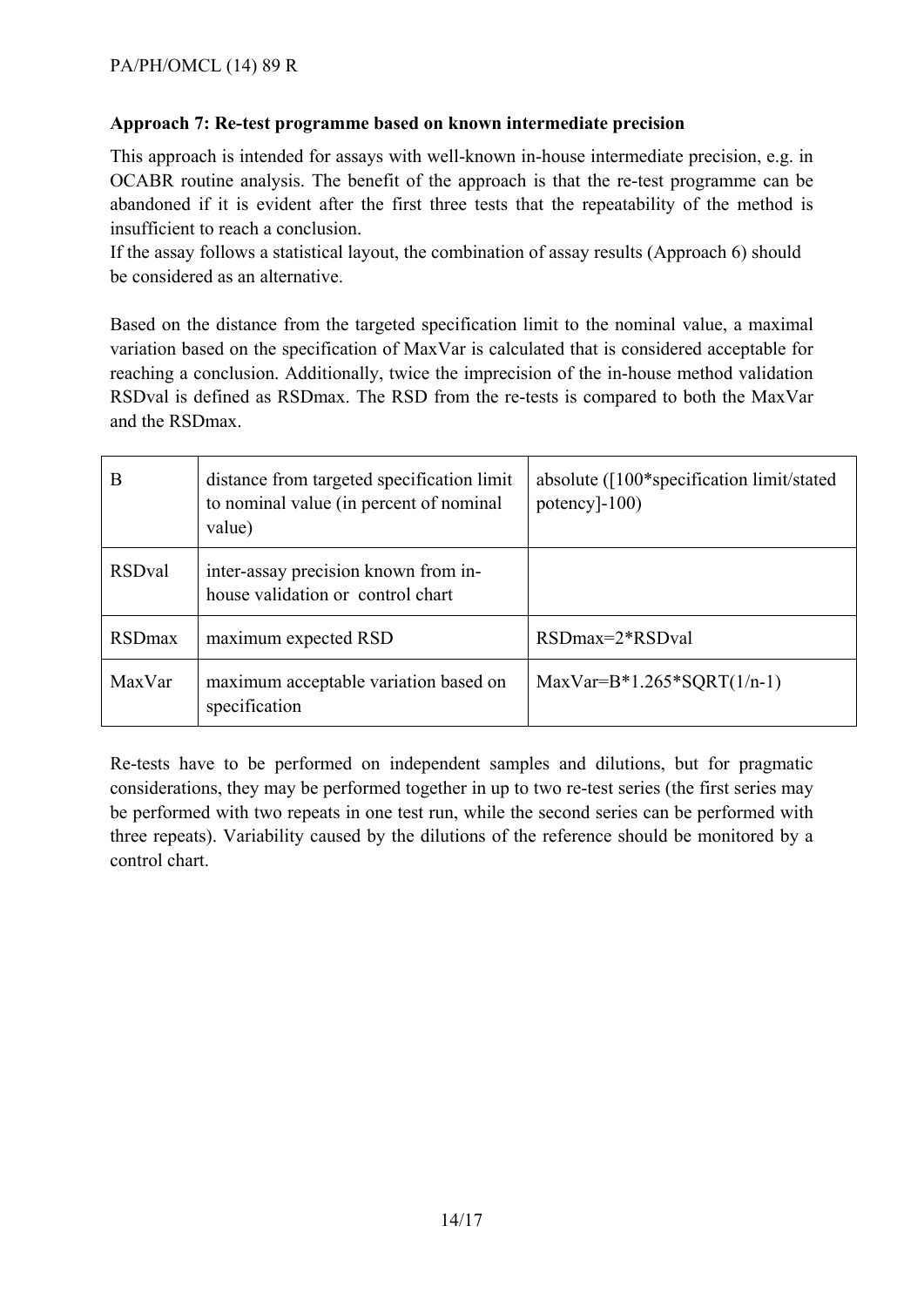#### Perform 1 determination Result Sample passes Yes in spec? No Ψ Perform 2 additional determinations  $RSDn \approx$ Investigate reason for No MaxVar? poor repeatability Yes Ψ  $RSDn \approx$ No RSDmax? Yes Ψ Mean within Sample passes Yes limits? No Ψ Perform 3 additional determinations  $RSDn \approx$ Investigate reason for No MaxVar? poor repeatability Yes Ψ  $RSDn \approx$ Investigate reason for No RSDmax? poor repeatability Yes Ψ Mean Sample passes within Yes limits? No V Sample fails

#### **Figure 6 - Decision tree for Approach 7:**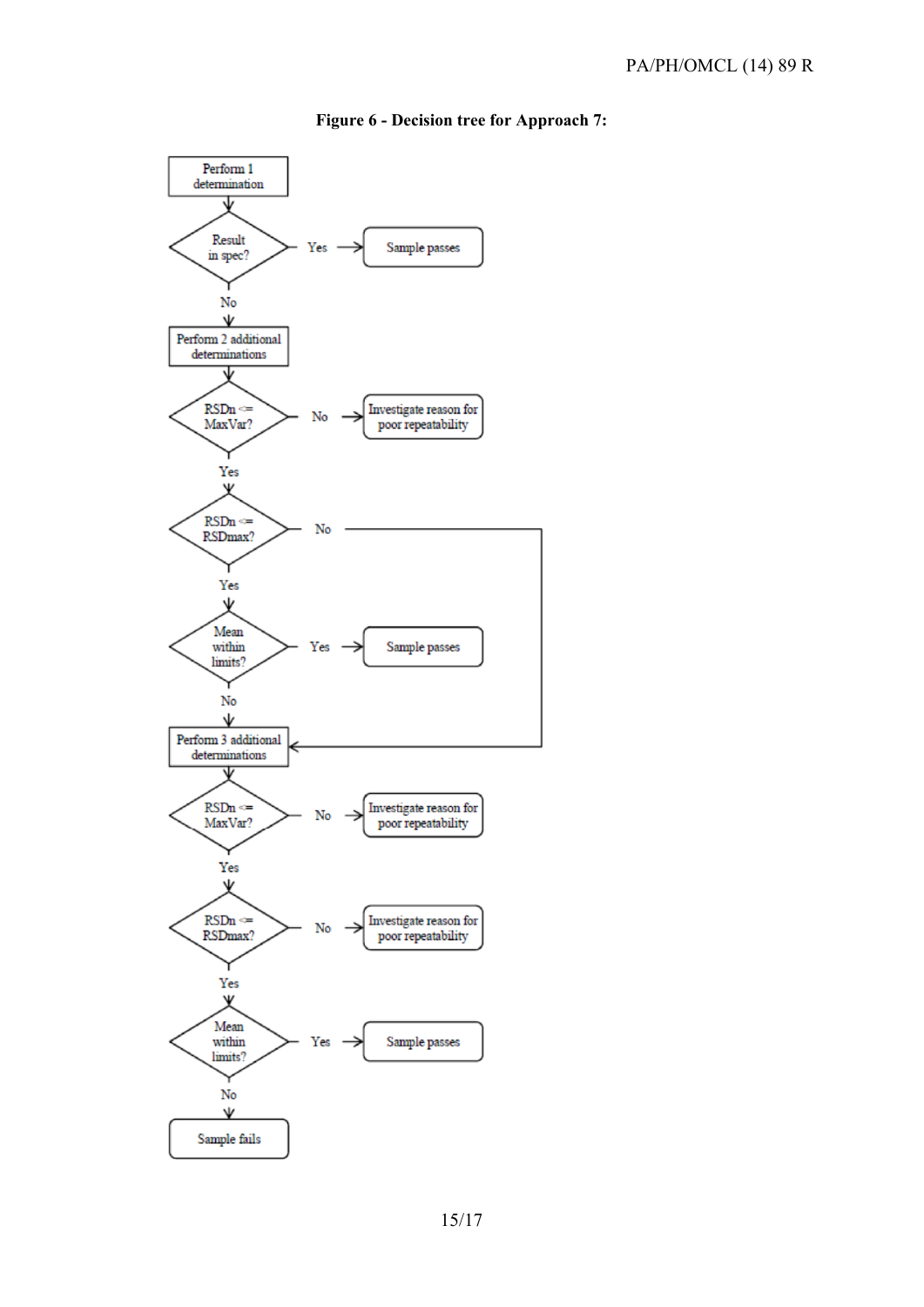#### **Approach 8: Approach for cases of unexplained lack of repeatability**

For products where sample recovery problems are encountered or there is no plausible reason for lack of precision, ISO standard 5725-6:1994 "Accuracy (trueness and precision) of measurement methods and results -- Part 6: Use in practice of accuracy values" can be applied.

This ISO standard assumes that all replicates are generated under repeatability conditions, regardless of the test being performed on the sample in duplicate or in triplicate. It enables the use of all the determinations performed, based on the statistical difference between the lower and the highest value, without having to exclude results which, apparently, are outliers.

The decision for acceptance of replicates of a sample, regardless of the number, depends on the difference between the maximum value and the minimum value obtained, defining an

amplitude. This value is compared with  $\bigg)$  $\left(\frac{C \times T \times RSD}{100}\right)$ l  $\int C \times T \times$ 100  $C \times T \times RSD$ . T is the average of all the sample results. C is a constant that depends on the number of replicates analysed, and is described in ISO 5725-6:1994 ( $C_{n=2}$  = 2.8;  $C_{n=3}$  = 3.3;  $C_{n=4}$  = 3.6;  $C_{n=6}$  = 4.0).



**Figure 7 - Decision tree for Approach 8, for triplicates.**